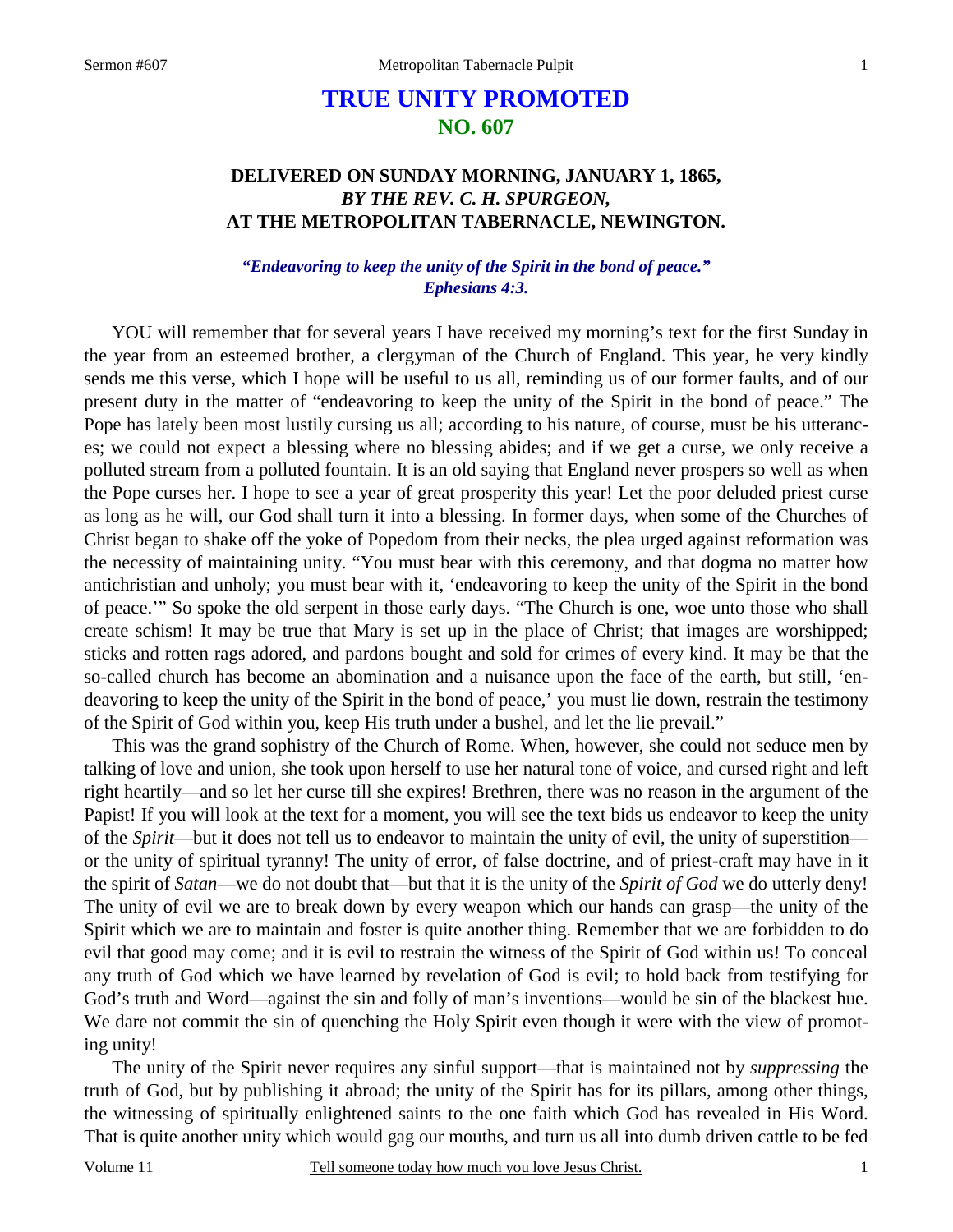or slaughtered at the will of priestly masters. Dr. McNeil has very properly said that a man can scarcely be an earnest Christian in the recent day without being a controversialist. We are sent forth today as sheep in the midst of wolves—can there be agreement? We are kindled as lamps in the midst of darkness—can there be accord? Has not Christ Himself said, "Think not that I am come to send peace on earth: I came not to send peace, but a sword"? You understand how all this is the truest method of endeavoring to keep the unity of the Spirit, for Christ, the man of war, is Jesus the Peacemaker. But in order to the creation of lasting, spiritual peace, the ranks of evil must be broken, and the unity of darkness dashed to shivers. I pray God to always preserve us from a unity in which truth shall be considered valueless; in which principle gives place to policy; in which the noble and masculine virtues, which adorn the Christian hero, are to be supplemented by an effeminate affectation of charity. May the Lord deliver us from indifference to His Word and will; this only creates the cold unity of masses of ice frozen into an iceberg chilling the air for miles around—the unity of the dead as they sleep in their graves, contending for nothing—because they have neither part nor lot in all that belongs to living men.

 There is a unity which is seldom broken—the unity of devils who, under the service of their great liege master, never disagree and quarrel. From this terrible unity keep us, O God of heaven! The unity of locusts have one common object—the glutting of themselves to the ruin of all around. The unity of the waves of Tophet's fire, sweeping myriads into deeper misery—from this also, O King of heaven, save us forevermore. May God perpetually send some prophet who shall cry aloud to the world, "Your covenant with death shall be disannulled, and your agreement with hell shall not stand." May there always be found some men, though they are rough as Amos, or stern as Haggai, who shall denounce again and again all league with error, and all compromise with sin, and declare that these are the abhorrence of God! Never dream that holy contention is at all a violation of my text. The destruction of every sort of union which is not based on the truth of God is a preliminary to the edification of the unity of the Spirit. We must first sweep away these walls of untempered mortar—these tottering fences of man's building—before there can be room to lay the goodly stones of Jerusalem's walls one upon the other for lasting and enduring prosperity.

 In this spirit have I spoken to clear a way to reach my text. It is clear from the text that there *is a unity of the Spirit to be kept;* secondly, that *it needs keeping;* and thirdly, that *a bond is to be used.* When we have enlarged upon these points, we shall use the text in its practical application—first to Christians in their connection with other churches, and then to members of the same church in their connection with each other.

**I.** First, THERE IS A UNITY OF THE SPIRIT OF WHICH THE TEXT SPEAKS WHICH IS WORTHY TO BE KEPT. You will observe it is not an *ecclesiastical* unity; it is not endeavoring to keep the unity of the *denomination*, the community, the diocese, the parish—no, it is, "Endeavoring to keep *the unity of the Spirit."* Men speak of the Episcopal Church, the Wesleyan Church, or the Presbyterian Church; now, I hesitate not to say that there is nothing whatever in Scripture at all parallel to such language, for there I read of the seven churches in Asia, the Church in Corinth, Philippi, Antioch, etc. In England, if I speak according to the Word of God, there are some thousands of churches holding the Episcopal form of government; in Scotland, some thousands of godly churches are ordered according to Presbyterian rule; among the Wesleyans, there are churches adhering to the form of government first carried out by Mr. Wesley. But it is not according to the method of Scripture, but only according *to human invention* to speak of a whole cluster of churches as one church. Although I myself am much inclined to a Presbyterian union among our churches, I cannot but perceive in Holy Scripture that each church is separate, and distinct from every other church. The whole being is connected by those different bonds and ligaments which keep all the separate members together—but not so connected as to run into one another to lose their separateness and individuality. There is nothing in Scripture which says, "En-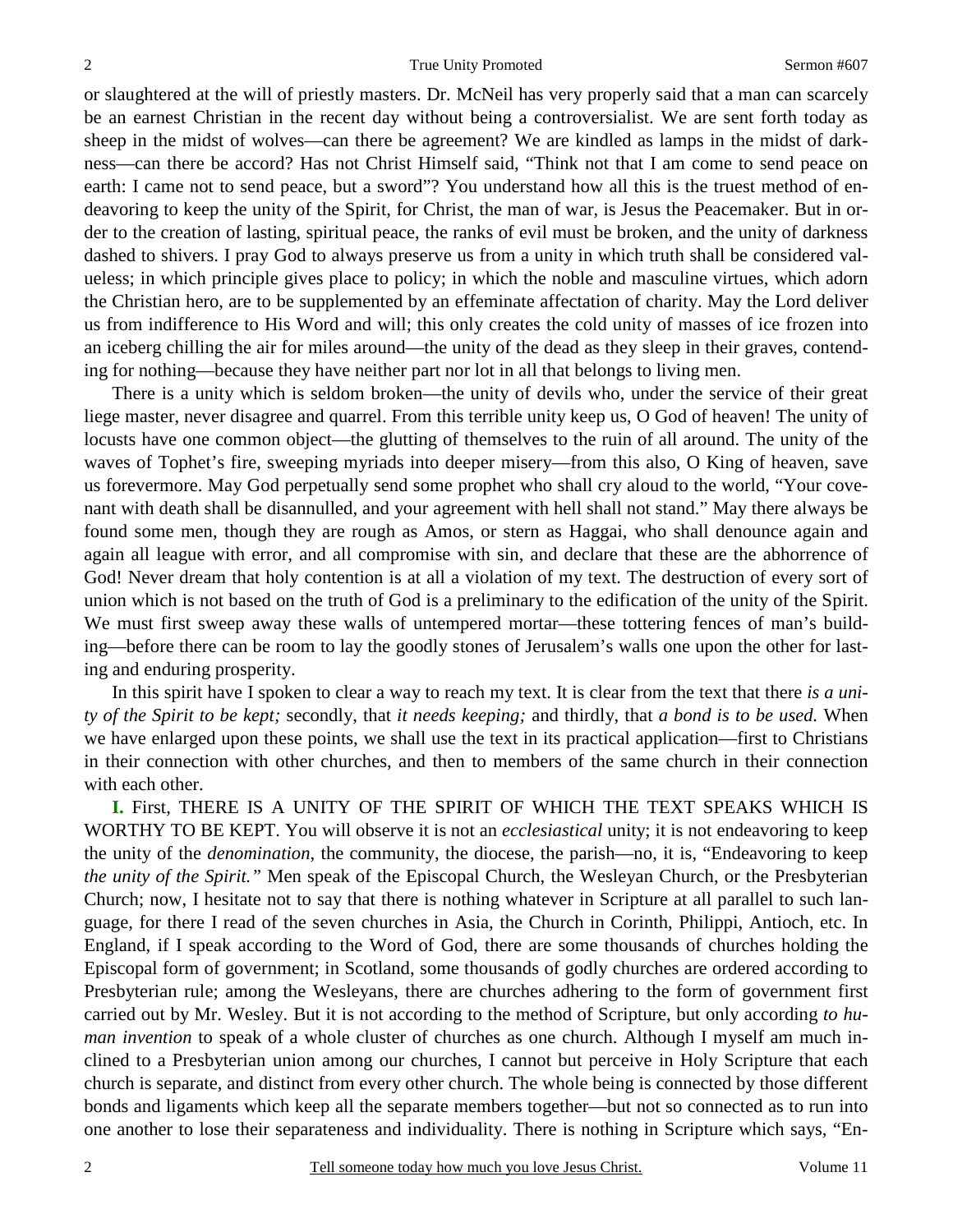#### Sermon #607 True Unity Promoted

deavoring to keep up your ecclesiastical arrangements for centralization." The exhortation runs thus— "Endeavoring to keep the unity of the Spirit."

 Again, you will observe it does not say, "Endeavoring to keep the *uniformity* of the Spirit." The Spirit does not recognize uniformity. The analogy of His work in nature is against it; the flowers are not all tinted with the same hue, nor do they exhale the same odors; there is variety everywhere in the work of God. If I glance at providence, I do not perceive that any two events happen after the same form—the page of history is varied. If, therefore, I look into the Church of God, I do not expect to find that all Christians pronounce the same slogans or see with the same eyes. The same, "one Lord, one faith, one baptism, one God and Father of all," we rejoice to recognize, but as to uniformity of dress, liturgical verbiage, or form of worship, I find nothing of it in Scripture. Men may pray acceptably standing, sitting, kneeling, or lying with their faces upon the earth; they may meet with Jesus by the river's side, in the Temple porch, in a prison, or in a private house, and they may be one in the same Spirit, although the one regards a day and the other regards it not. So what is this unity of the Spirit? I trust, dear brethren, that we know it by having it in possession; it is most certain that we cannot keep the unity of the Spirit if we don't already have it! Let us ask ourselves the question, "Have we the unity of the Spirit?" None can have it but those who have the Spirit, and the Spirit dwells only in new-born believing souls. By virtue of his having the Spirit, the believer is in union with every other spiritual man, and *this is the unity which he is to endeavor to keep.* This unity of the Spirit is manifested in *love*. A husband and wife may be, through providence, cast hundreds of miles from one another—but there is a unity of spirit in them because their hearts are one. We, brethren, are divided many thousands of miles from the saints in Australia, America, and the South Seas—but loving as brethren, we feel the unity of the Spirit. I was never a member of a church meeting in the backwoods of America; I never worshipped God with the Samoans, or with my brethren in New Zealand; but notwithstanding all this, I feel the unity of the Spirit in my soul with them, and everything which concerns their spiritual welfare is interesting to me.

 This unity of the Spirit is caused by a similarity of *nature*. Find a drop of water glittering in the rainbow, leaping in the waterfall, rippling in the stream, lying silent in the stagnant pool, or dashing in spray against the vessel's side—that water claims kinship with every drop of water the wide world over, because it is the same in its elements; and even so, there is a unity of the Spirit which we cannot imitate which consists in our being "begotten again unto a lively hope by the resurrection of Jesus Christ from the dead." We bear in us the Holy Spirit as our daily quickener, and walk in the path of faith in the living God. Here is the unity of spirit, a unity of life working itself out in love; this is sustained daily by the Spirit of God; He who makes us one, keeps us one. Every member of my body must have a communion with every other member of my body; I say *must*. The question never arises, that I know of, between the members of my body whether they will do so or not; as long as there is life in my frame, every separate portion of my body must have communion with every other portion of it. Here is my finger—I may discolor it with some noxious drug; my head may not approve of the staining of my finger—it may suggest a thousand ways by which that finger ought to be put through a purgation, and this may be all right and proper—but my head never says, "I will cut off that finger from communion." My tongue speaks loudly against the noxious fluid which has done my finger mischief, and has blistered it so as to cause pain to the whole body, yet the head cannot say, "I will have that finger cut off," unless the body is willing to be forever mutilated and incomplete.

 Now, it is not possible to mutilate the body of Christ. Christ does not lose His members or cast off parts of His mystical body, and therefore, it never ought to enter the head of any Christian whether or not he shall have communion in spirit with any other Christian, for *he cannot do without it*—as long as he lives, he *must* have it. This does not stop him in boldly denouncing the error into which his brother may have fallen, or in avoiding his intimate acquaintance while he continues to sin, but it does forbid the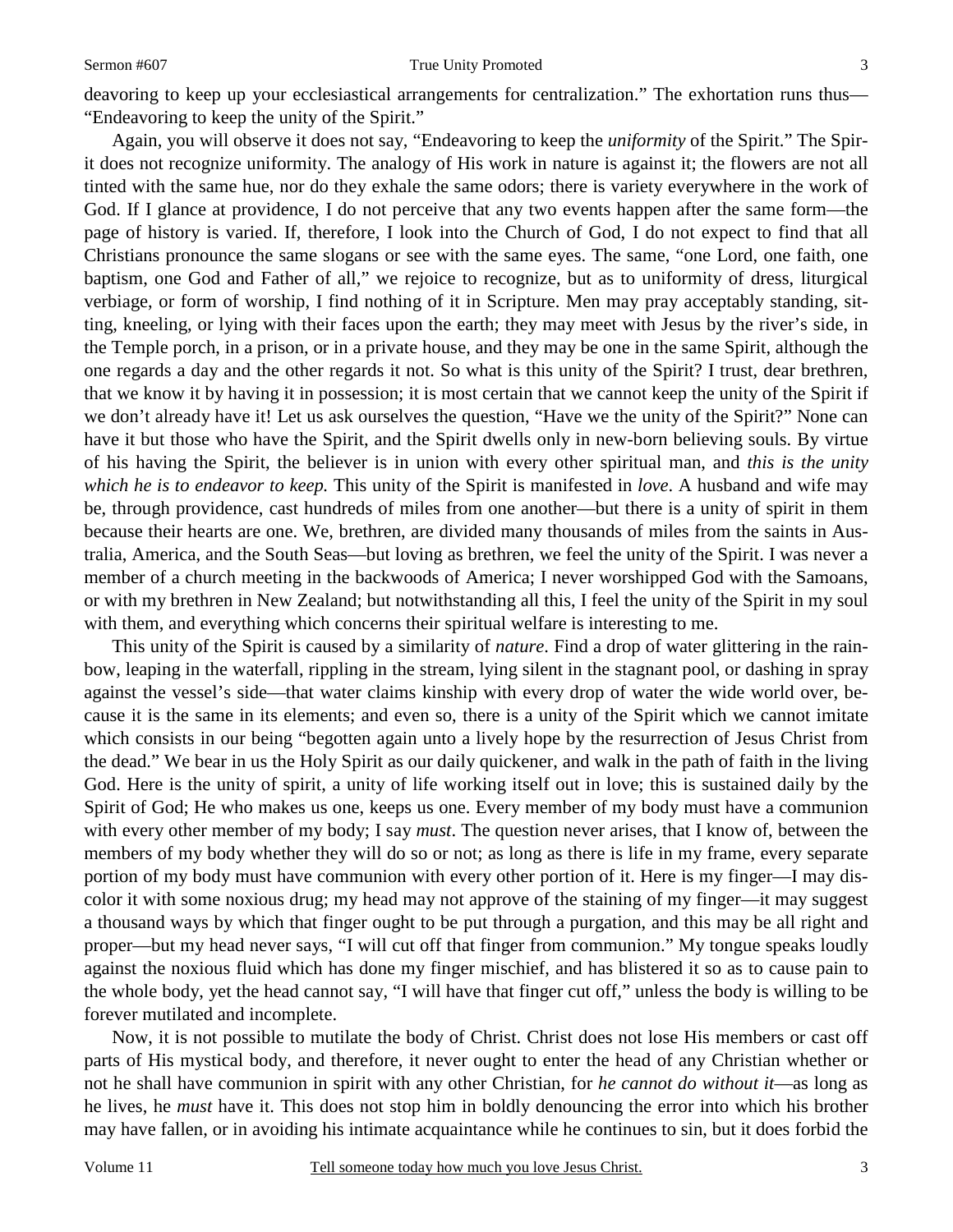thought that we can ever really sever any true believer from Christ, or even from us, if we are in Christ Jesus. The unity of the Spirit is preserved, then, by the Holy Spirit infusing daily life-floods into the one mystical body. And in proportion as the life-floods become stronger, that union becomes more manifest. Let a spirit of prayer be poured out on all our churches and conventionalities will be dashed down divisions will be forgotten and locked in each others arms—the people of God will show to the world that they are one in Christ Jesus!

There are some points in which this unity of the Spirit is certain to discover itself. In *prayer*, how truly does Montgomery put it—

> *"The saints in prayer appear as one In word and deed and mind, While with the Father and the Son, Sweet fellowship they find."*

There is a unity of *praise*, too. Our hymn books differ, after all, very little; we still sing the same songs, and praise the same Savior; this unity will soon discover itself in co-working; they have a union in their conflict with the common foe, and in their contention for the common truth of God. This will lead to communion; I do not mean sitting down to the same table to eat bread, and drink wine—that is only the *outward* union; but I mean that communion which consists in heart beating true to heart, and in the feeling that they are one in Christ Jesus. It was a motto with Bucer, "To love all in whom he could see anything of Christ Jesus." Be this your motto, brethren in Christ; make not your love an excuse for not offering stern rebuke, but rebuke because you love! Some persons think that unless you smooth your tongue, and cover your words with sugar, no matter though it may be sugar of lead; unless you cringe and compliment and conceal, there is no love in your heart. But I trust it will be our privilege to show in our own persons, some of us, how sternly we can dissent and yet love; how truly be Nonconformists to our brethren's error, and yet in our very nonconformity prove our affection to them and to our common Master.

 It is said of some men that they appear to have been born upon the mountains of Bether, for they do nothing but cause division, and baptized in the waters of Meribah, for they delight in causing strife. This is not the case with the genuine Christian—he cares only for the truth, for his Master, for the love of souls—and when these things are not imperiled, his own private likes or dislikes never affect him. He loves as much to see another church prosper as his own—so long as he can know that Christ is glorified, it is a matter of comparative indifference to him by what minister God's arm is made bare, in what place souls are converted, or to what particular form of worship men addict themselves. Yet ever does he hold to this, that there is no unity of the Spirit where there is a lie in the teaching; that where the souls of men are concerned, he would be a traitor to God if he did not bear witness against the error which damns and testify to the truth which saves. And where the crown jewels of his Master's kingdom are concerned, he dares not traitorously hold his tongue; and though his fellow subjects cast his name out as evil, he counts it all joy as long as he is faithful to his Master, and discharges his conscience as before the Judge of the quick and the dead.

**II.** Secondly, THIS UNITY NEEDS KEEPING. It is a very difficult thing to maintain and that for several reasons. Our *sins* would, very naturally, break it; if we were all angels, we should keep the unity of the Spirit, and not need even the exhortation to do so, but, alas, we are proud and pride is the mother of division! Diotrephes, who loves to have the pre-eminence, is very sure to head a faction. *Envy,* too, how that separates friends! When I cannot be satisfied with anything which is not hammered on my anvil, or run in my mold; when another man's candle grieves me because it gives more light than mine; and when another man troubles me because he has more divine grace than I have—oh, there is no unity in this case! *Anger*—what a deadly foe is that to unity! When we cannot take the smallest disrespect;

4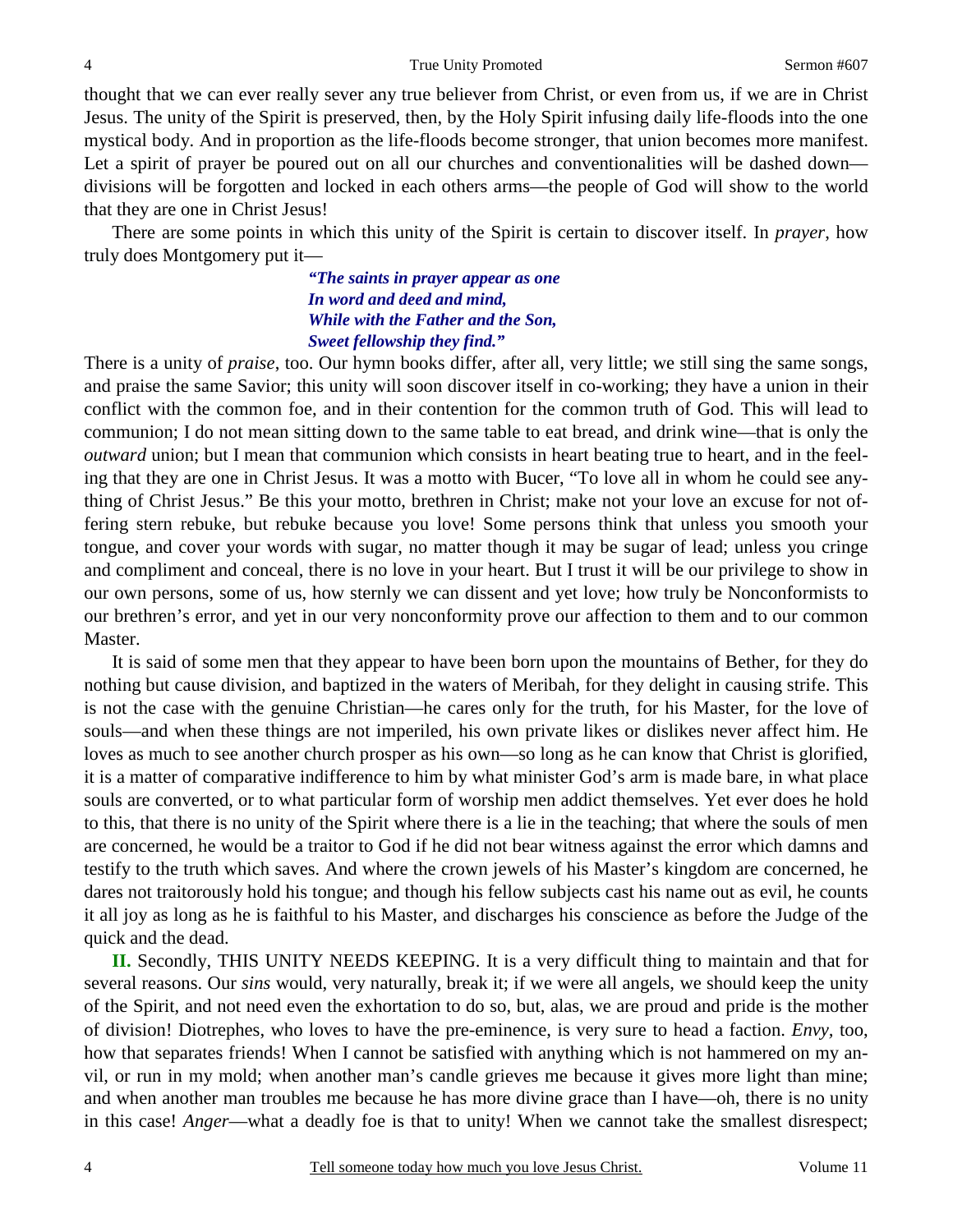#### Sermon #607 True Unity Promoted

when the slightest thing brings the blood into our face; when we speak unadvisedly with our lips—but surely I need not read the long list of sins which spoil this unity of the Spirit, for they are legion! O, may God cast them out from us, for only so can we keep the unity of the Spirit!

 But, beloved, our very virtues may make it difficult for us to keep this unity. Luther is brave and bold, hot and impetuous; he is just the man to lead the army, and clear the way for the Reformation. Calvin is logical, clear, cool, precise—he seldom speaks rashly. It is not in the order of things that Luther and Calvin should always agree; their very virtues cause them to fall out, and consequently, Luther, in a bad temper, calls Calvin a pig and a devil! And, albeit, Calvin once replied, "Luther may call me what he will, but I will always call him a dear servant of Christ." Yet John Calvin knew how to pierce Luther under the fifth rib when he was in humor. In those days, the courtesies of Christians to one another were generally of the iron-gauntlet order, rather than the naked hand; all were so much called to war for the sake of the truth of God that even their fellow soldiers were treated with suspicion. And it may be with us that the very watchfulness of truth, which is so valuable, may make us suspect where there is no need for suspicion, and our courage may take us as sometimes a fiery horse has carried a young warrior beyond where he intended to have ridden—where he may be taken prisoner to his own damage. We must watch—the best of us must watch, lest we fight the Lord's battles with Satan's weapons, and so, even from love to God and His truth, violate the unity of the Spirit. The unity of the Spirit ought to be kept, dear friends, because Satan is so busy to mar it; he knows that the greatest glory of Christ will spring from the unity of His Church. "That they all may be one, as You, Father, are in Me, and I in You; that they also may be one in us: that the world may believe that You have sent Me."

 There is no church happiness where there is not church unity. Let a church be disaffected and divided, the schism in the body is death to all hallowed fellowship. We cannot enjoy communion with each other unless our hearts are one! Our work for God—how feebly it is done when we are not agreed! The enemy cannot desire a better ally than strife in the midst of our camp. "Can you not agree," said a warrior of old, "when your enemy is in sight?" Christians, can you not agree to keep the unity of the Spirit when a destroying Satan is always on the watch seeking to drag immortal souls down to hell? We must be more diligent in this matter! We must seek to purge out from ourselves everything which would divide, and to have in our hearts every holy thought which would tend to unite us with our brethren. I am not, when I join a Christian Church, to say, "I am quite certain I shall never break its unity." I am to suspect myself of a liability to that evil, and I am to watch with all diligence that I keep the unity of the Spirit.

**III.** In the third place, in order to the keeping of this, THERE IS A BOND PROVIDED, THE BOND OF PEACE. Beloved, there should be much peace, perfect peace, unbounded peace, between the people of God. We are not aliens. We are "fellow citizens with the saints, and of the household of God." Realize your fellow citizenship! Treat not Christian people as foreigners, and this bond of fellow citizenship will be one bond of peace. You are not enemies; men may be fellow citizens, and yet hate one another, but you are *friends,* you are all friends to Christ, and in Him you are all friends to one another. Let that be another bond. But you go farther—you are not mere friends, you are brethren born of the same parent—filled with the same life. And shall not this be a bond? See that you fall not out by the way; strive not one with another, for you are brethren. This is not all, you are closer than this—you are members of the same body! Shall this mysterious union fail to be a bond of peace to you? Will you, being the foot, contend with the eye? Or will you, being the eye, contend with the hand, and say, "I have no need of you"? If it is, indeed, the truth of God, and not a fiction that we are members of His body, of His flesh, and of His bones—because the joints and bones in other men's bodies may not agree—let it never be said of the mystical body of our blessed Lord that there was such a monstrous thing in it! Let it never be said that the various parts would not co-work, but fell to battling with another! I believe I have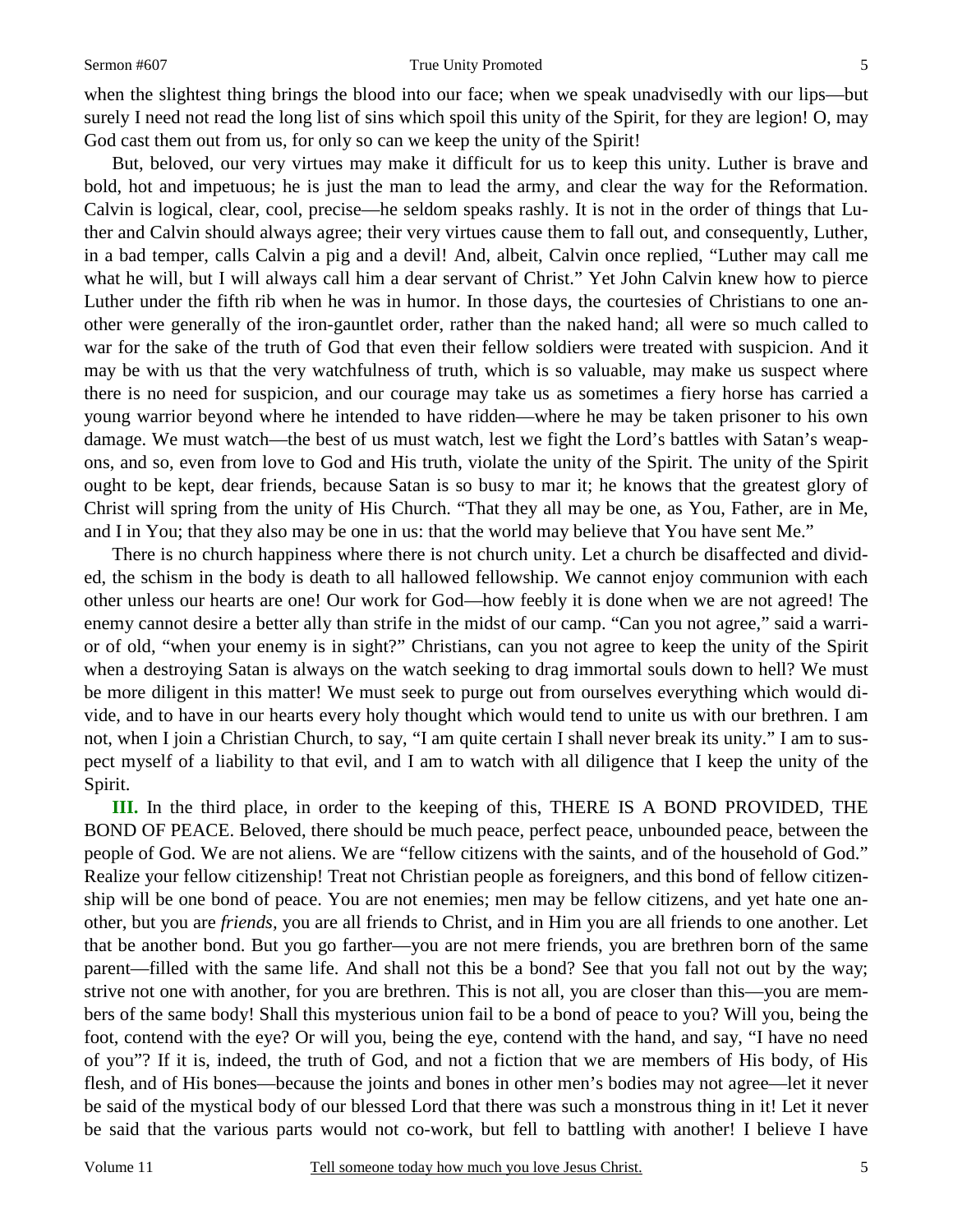brought out the meaning of the text. There is a unity of the Spirit which is worthy to be kept—we ought to keep it—we must try to keep it in the bond of peace.

 To come to the practical conclusion of the subject; first, in the connection of one church with another, and secondly, in the connection of one church member with another, it is not a desirable thing that all churches should melt into one another and become one. The complete fusion of all churches into one ecclesiastical corporation would inevitably produce another form of Popery, since history teaches us that large ecclesiastical bodies grow more or less corrupt as a matter of course. Huge spiritual corporations are, as a whole, the strongholds of tyranny, and the refuges of abuse, and it is only a matter of time when they shall break to pieces! Disruption and secession must occur, and will occur where a unity is attempted which is not meant in God's Word; but it will be a blessed thing when all the churches walk together in the unity of the Spirit!

This church, although it has been baptized into the Lord Jesus Christ, and laments the neglect of that ordinance by others, yet feels that the unity of the Spirit is not to be broken, and holds out its right hand to all who love our Lord Jesus Christ in sincerity. When yonder church, governed by its elders, feels a unity with another church which is presided over by its bishop; when a certain church, which holds with mutual edification and no ministry, is yet not quarrelsome towards those who love the ministry of the Word; when, in fact, we have agreed in this one thing—that we will search the Word independently, and act out according to our light what we find to be true—but having so done we will keep the unity of the Spirit in the bond of peace, I say this is most desirable, and this, it is, that we are to seek after—not the fusion of all into one denomination—but the keeping of each church in its own distinct independent testimony in love with every other church that is doing the same.

 Now, in order to this, I have a few suggestions to offer. It is quite certain we shall never keep the unity of the Spirit if this church shall declare that it is superior to every other! If there is a church which says, "We are *the* church, and all others are mere sects; we are established, and others are only tolerated," then, it is a troubler in Israel and must hide its head when the unity of the Spirit is so much as hinted at! Any church which lifts up its head on high, and boasts over other churches, has violated the unity of the Spirit. If other churches reply, "One is our Master, and all we are brethren," they do not violate the unity of the Spirit, for they simply claim their rights, and speak the truth of God. That other church which forgets its true position as one in the family, and begins to set itself up as mistress, and claim preeminence over its fellow servants, has put it out of its own power to keep the unity of the Spirit, for it has violated it once and for all. A church that would keep the unity of the Spirit, again, must not consider itself to be so infallible that not to belong to its membership is sin. What right has any one church to set itself up as the standard, so that those who do not join it are necessarily dissenters?

 It is true my Episcopal brother is a Dissenter—he dissents from *me!* It is true he is a Nonconformist, for he does not conform to *me!* I would not, however, call him by such names, lest I should claim to my own church to be the one true church, and so should break the unity of the Spirit. If I turn to history, I may believe that my church can claim a long line of ancestors descending from the apostles, without ever running through the Church of Rome. But shall I, therefore, call a brother who does not quite see this succession, a schismatic, and denominate his assembly illegal? If he is a schismatic because he does not come to *my* place, why am I not a schismatic because I do not go to *his?* Well, but he divides the church; he ought to come and worship with me! Ought I not to go and worship with him? Ah, but we are the larger number! Are divine things to be ruled by the majority? Where would the Church of God be any day if it came to polling? I am afraid the devil would always be at the head of the poll. We wish to keep the unity of the Spirit, and if we have a little sister, we will treat her all the more kindly, owing to the fewness of her members.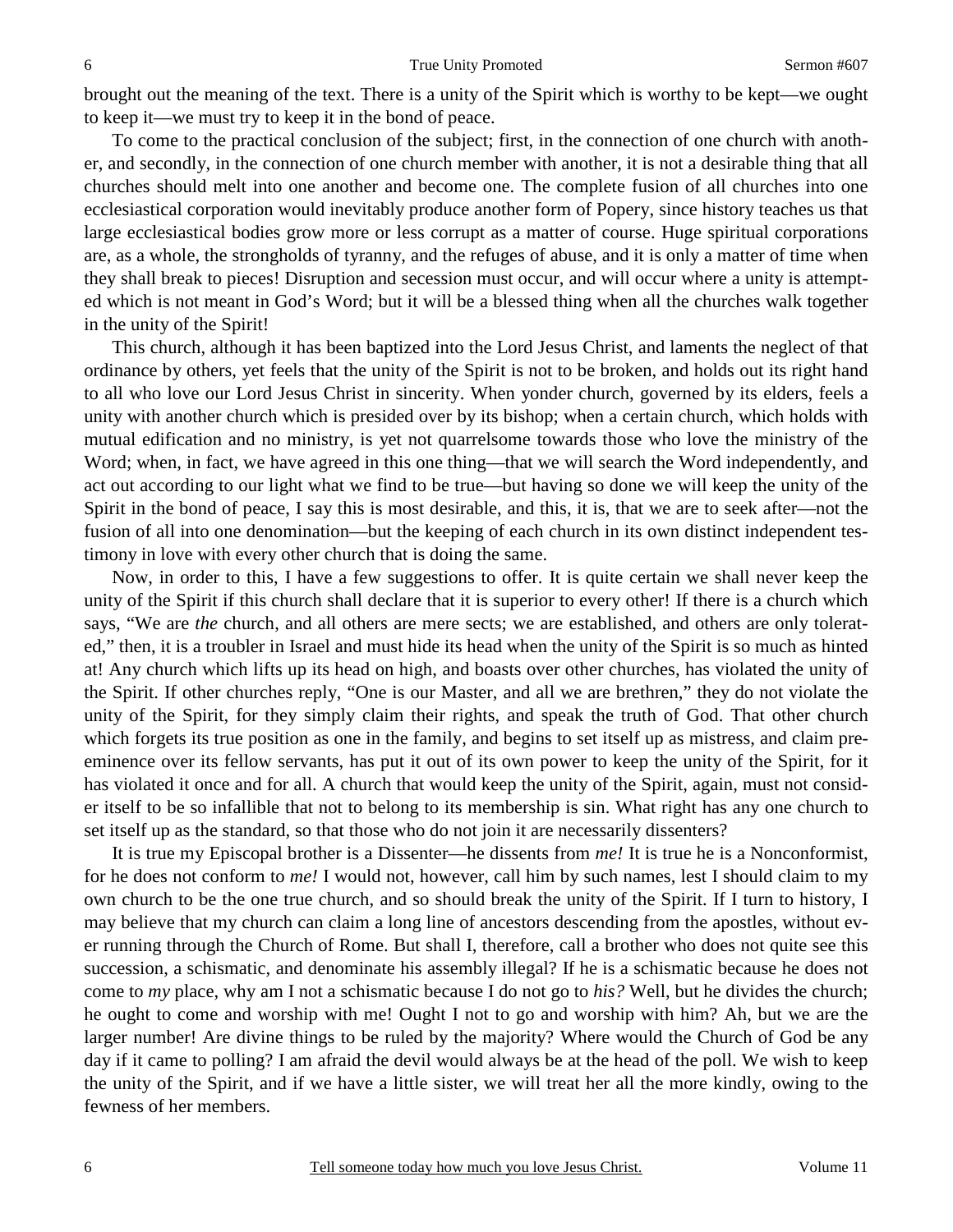If I want to "keep the unity of the Spirit in the bond of peace," I must never call in the magistrate to force my brother to pay for washing my surplice, ringing my bell, and winding up my clock. I must not tell my brother that he is bound to pay for the support of my worship. "Oh," he says, "my dear friend, I pay for the maintenance of the worship which I believe to be correct, and I am quite willing that you should do the same for yours." I would voluntarily assist you if you were poor, but you tell me you will put me in prison if I do not pay, and yet tell me to keep the unity of the Spirit? My dear friend, it is not keeping the unity of the Spirit to take away my stool, and my table, and my candlestick, and say you will put me in "limbo," or haul me before an ecclesiastical court! Yes, among the rest it hopes that you will give up your sin in this matter. If we should stand possessed of a piece of ground where we bury our dead, and if there should happen to come a member of another Christian Church who would wish to lay his poor dead baby in our ground, there being no other convenient spot anywhere, and he asks the favor, I think we can hardly be thought to keep the unity of the Spirit if we tell him, "No, nothing of the kind! You had your child sprinkled, therefore, it cannot be buried with us Christians! We will not have your sprinkled baby lying alongside our baptized dead." I do not think that is keeping the unity of the Spirit, and I do not think when some churches have turned from their graveyard gate the mourners who have brought an unbaptized infant—and the mourners have gone back weeping to their homes—I do not think such churches have been endeavoring to keep the unity of the Spirit in the bond of peace.

 Again, if churches are to agree one with another, they must not make rules that ministers who are not of their own denomination shall not occupy their pulpits. I should be ashamed of you, if you passed a resolution that no one dissenting from us should stand in my pulpit. But we know a church which says, "No matter how good a man may be; he may be a man as venerated as John Angell James, or he may have all the excellencies of a William Jay—we would not, perhaps, mind hearing him in a Town Hall but into the sacredness of our particular rostrum, these interlopers must not intrude." For, says this church, "Ours are ministers, yours are only lay teachers. Ours are sacraments—the cup of blessing which we bless is the blood of Christ, and the bread which we break is the body of Christ—you have no sacramental efficacy with you. In fact, you are not a church, but only a body of schismatics meeting together to carry out what you think to be right. We tolerate you, but that is all we can do." Where is the unity of the Spirit there? My dear friends, I received this text from one of the most holy men in the Church of England—if I expound it slightly for her benefit, he will, I trust, excuse me, for I do so in all honesty, desiring to aid him and many others in revision and reform. If this church were in the same condition as the Church of England, I would pray to be as plain in my remarks. I say it is an anachronism! It is a thing out of date for the  $19<sup>th</sup>$  century for any one church in this land, and that church the only one which defiles her hand by taking state pay, to stand up and say, "We are *the* Church! Our ministers are *the* ministers! Our people are *the* people! And now, dear brethren, shake hands and endeavor to keep the unity of the Spirit of God."

 Why, it is preposterous! Let us meet on equal ground; let us lay aside all pretenses to superiority; let us really aid, and not oppress each other! Let us mingle in prayer; let us unite in confession of sin; let us join heartily in reforming our errors, and a true evangelical alliance will cover our land! If any church will take the Bible as its standard, and in the power of the Spirit of God, preach the name of Jesus, there are thousands of us who will rejoice to give the right hand of fellowship with a hearty greeting to all such! We are striving every day to get other churches, and ourselves, more and more into that condition in which, while holding our own, we can yet keep the unity of the Spirit in the bond of peace!

 Now, a few words to you in regard to your relationship to one another as members of the same church. If we are to endeavor to keep the unity of the Spirit in the bond of peace in the same church, then, we must avoid everything that would mar it. Gossip—gossip is a very ready means of separating friends from one another; let us endeavor to talk of something better than each other's characters. Dio